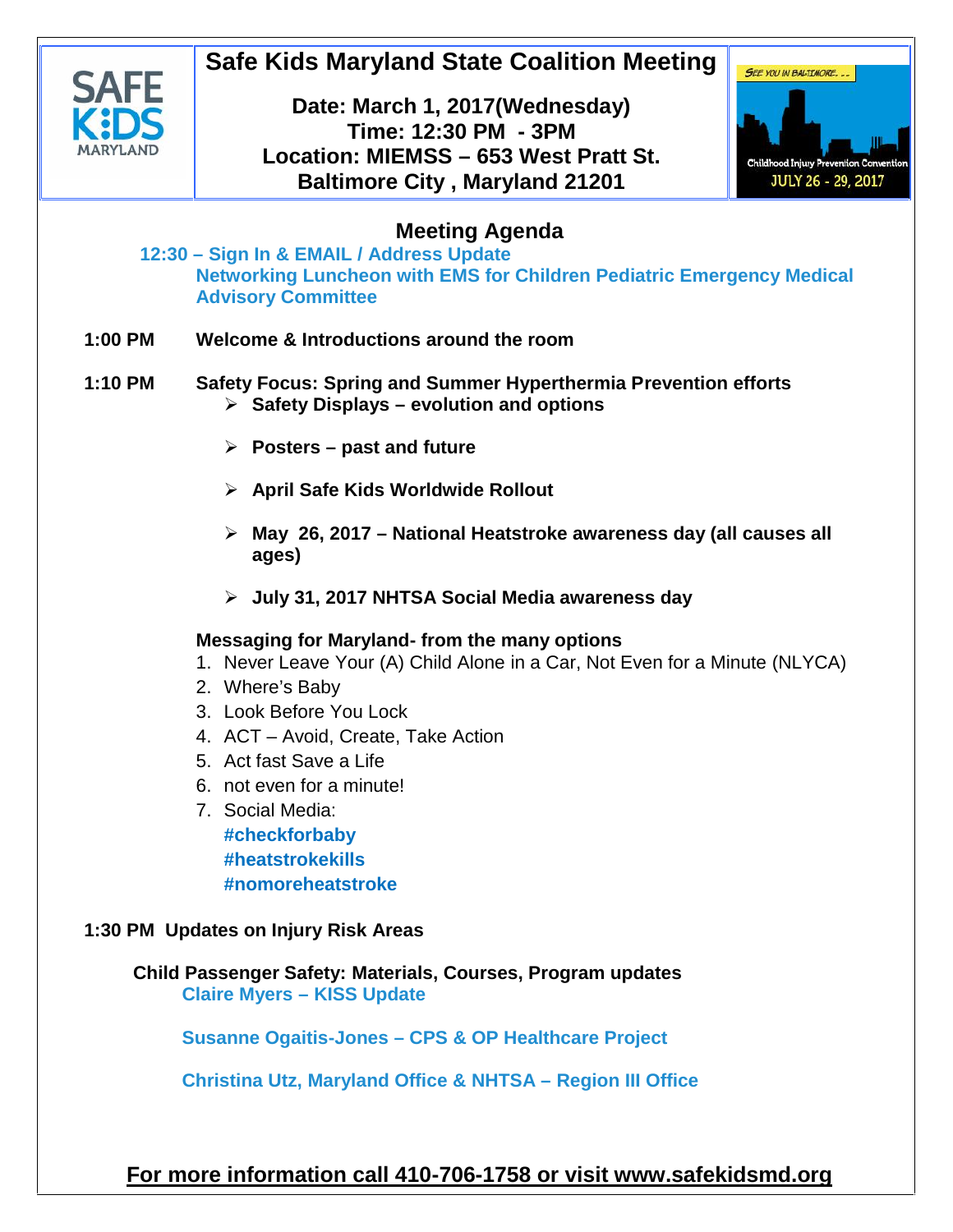# **Safe Kids Maryland State Coalition Meeting**



### **Date: March 1, 2017(Wednesday) Time: 12:30 PM - 3PM Location: MIEMSS – 653 West Pratt St. Baltimore City , Maryland 21201**



#### **Fire & Burn Safety – Bruce Bouch, OSFM & Teresa Ann Crisman, MSFA**

- 1. Vision 20-20
- 2. Office of State Fire Marshal
- 3. Public Educator & Life Safety Seminar (March 25, 2017)
- 4. Safe Kids & Risk Watch displays at MSFA Convention
- 5. What's Hot & What's Not display update volunteer(s) welcome

#### **Pedestrian Safety – Coalition member's innovative programs**

- 1. Global Road Safety Summit December 2016: Safe Roads Safe Kids
	- a. Goal The day you wake up and NO ONE died on our nations/ global roads that day !
	- b. NHTSA Counter Measures That Work  $(8<sup>th</sup>$  Edition 2015) from former Administrator Mark Rosekind
	- c. Look for more information during the September meeting- children will be back to school !

#### **Poison Safety – Angie Bivens**

- 1. Maryland Poison Center news (and FB posts!)
- 2. National Poison Prevention Week (NPPW), **March 19-25, 2017**
- 3. Ongoing Medication Safety educational programs

#### **Sports Safety: Coalition member's innovative programs**

- 1. Safe Kids Day 2017 materials … coming
- 2. Concussion resources programs and needs of Coalitions and Members
- 3. AED and CPR training programs and needs of Coalitions and Members

#### **Water Safety - Julie Brown**

- 1. Maryland Department of Natural Resources updates
- 2. National Safe Boating Week: May 20-26, 2017
- 3. Water Wise safety program (MD DNR)

### **Window Safety** – *Cynthia Wright Johnson*

- 1. April 3-9, 2017 is Window Safety Week (a year round priority)
- 2. Window Safety PSA from CNHS and JHCC

## **For more information call 410-706-1758 or visit www.safekidsmd.org**